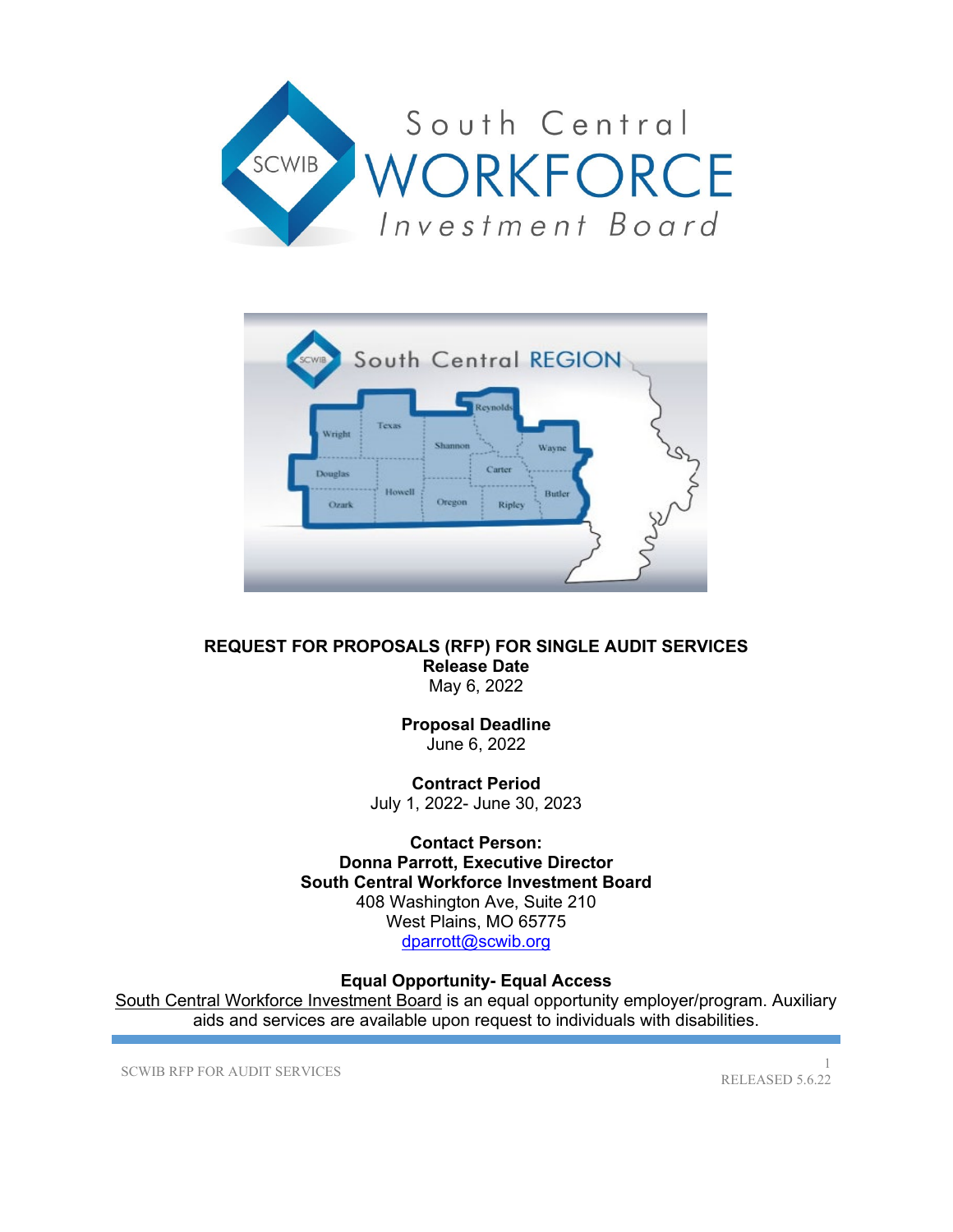# **REQUEST FOR BID**

The South Central Workforce Investment Board (SCWIB) requests bids for independent auditing of the Workforce Investment Opportunity Act, and other state and federally funded programs of the South Central Region for the fiscal year ending June 30, 2022, with an option to renew for two additional one-year periods.

#### **INTRODUCTION**

The Workforce Investment Opportunity Act (WIOA) was signed into Public Law (PL114-18) on July 22, 2014. The objective of this legislation is to consolidate, coordinate, and improve employment, training, literacy, and vocational rehabilitation programs in the United States. The primary objective of the WIB is to enhance the employability and self-sufficiency of those who participate and to focus on customer service to employers. All services are provided through contracted program operators. While the target population includes those who are economically disadvantaged, who have barriers to employment, or who are recognized as dislocated workers through a mass layoff, or plant closure, the general public may also receive program services. The structure of the Act emphasizes the importance of partnership between the private and public sectors, Federal and State governments, Workforce Development Boards, Local Elected Officials, and numerous partners in the community who have an interest in seeing that those at a disadvantage in the labor market are prepared for and placed in jobs that will provide them with economic independence.

Funding for WIOA programs is identified as Title I Adult, Title I Youth, Title I Dislocated Worker, and other special targeted or discretionary program funding.

The South Central Workforce Investment Board has been designated the Grant Recipient by the Local Elected Officials and serves as the administrative entity for WIOA, and other state and federally funded programs in the South Central Region. This involves providing the administrative direction for twelve (12) counties in the state of Missouri, including Butler, Carter, Douglas, Howell, Oregon, Reynolds, Ripley, Shannon, Texas, Wayne, and Wright counties.

During Fiscal Year 2022, the South Central Workforce Investment Board had approximately \$1.3 million in Federal funds to develop regional economic transformation and to administer training and employment programs. The SCWIB contracts with service providers to coordinate or provide the programs for participants.

In accordance with 2CFR Part 200, of the Workforce Investment Opportunity Act rules and regulations, administrative entities must have an annual, independent audit. The audit shall be conducted in accordance with applicable auditing standards set forth in the financial and compliance element of the "Standards of Audit and Governmental Organizations, Programs, Activities, and Functions," issued by the Comptroller General of the United States. In addition to the requirements of a single audit, the auditor must prepare supplemental pages which will tie year-to-date revenues and expenses by contract and funding source into the final progress reports submitted (monthly) to the Missouri Division of Workforce Development.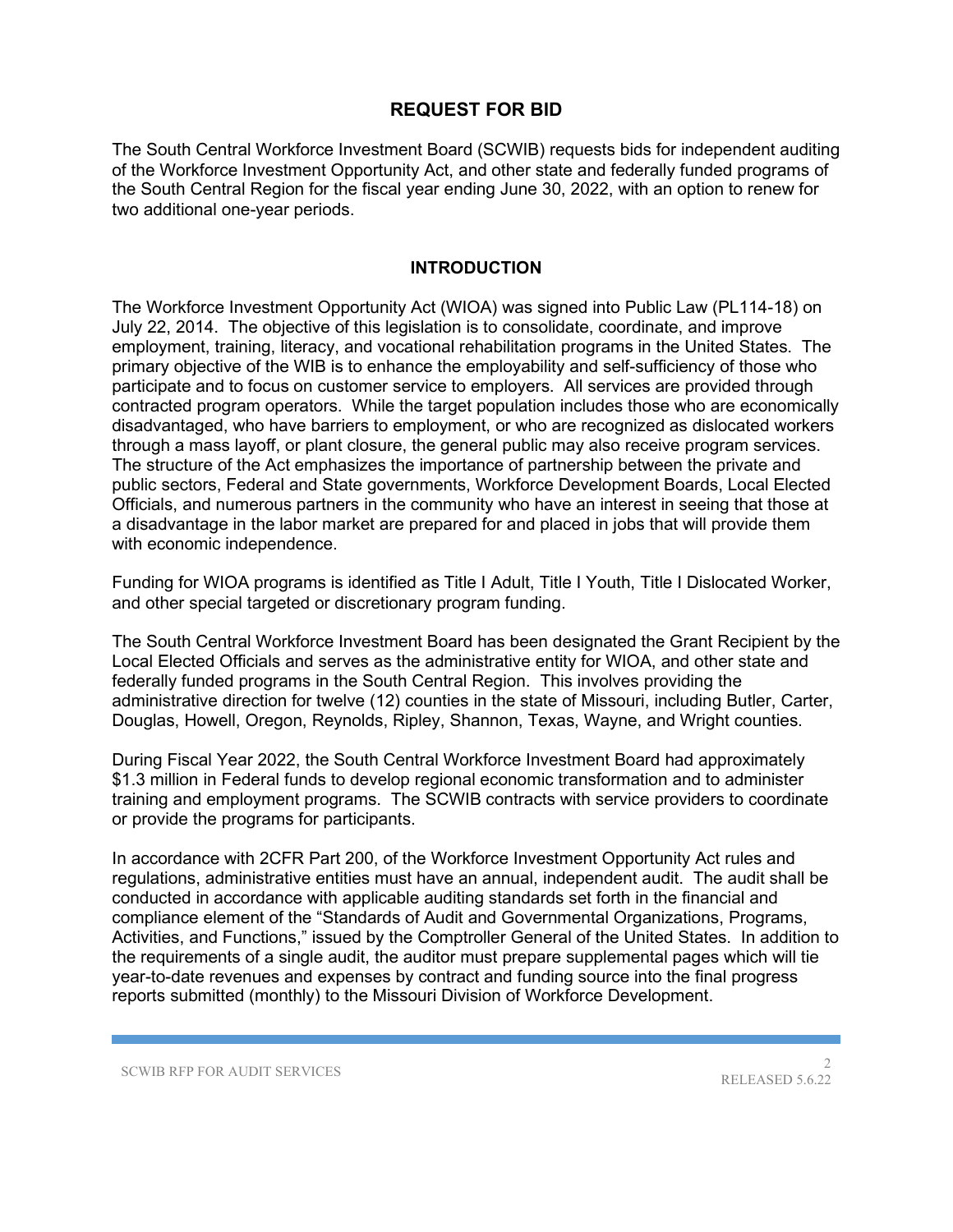The South Central Workforce Investment Board conducts an annual financial and compliance audit in accordance with the Single Audit Act of 1984, Public Law 98-502, the Single Audit Act amendments of 1996, Public Law 104-156, the related Office of Management and Budget (OMB) Circular A-133, and the Compliance Supplement for Single Audits of State and Local Governments. An annual independent audit, performed under The Single Audit Act of 1984, as amended, is also contractually required of all sub recipients that expend \$750,000 or more in federal awards from the Region.

Under Section 501(c) (3) of the Internal Revenue Code, the South Central Workforce Investment Board is required to file the Federal Return Form 990 with a Schedule A attachment. As outlined in the code, the form 990 must be filed by the fifteenth day of the fifth month after the fiscal year ends (filing date November 15, 2022). The Contractor will be required to prepare and assist with the filing of the Federal Form 990 with Schedule A attachment and any extensions requested of the IRS related to the filing.

#### **Criteria and Submission of Proposal**

In order for the Committee to adequately evaluate proposals uniformly and objectively, all proposals will be submitted in accordance with the below format. The proposal should be prepared simply and economically, providing straight-forward and concise information as requested. The proposal should be submitted electronically.

To ensure a fair and open process for all interested bidders, the following time table will be used with this RFP process:

| <b>RFP Issued</b>                          | May 6, 2022   |
|--------------------------------------------|---------------|
| <b>RFP Questions Due</b>                   | May 13, 2022  |
| Proposals Due                              | June 6, 2022  |
| <b>Workforce Investment Board Approval</b> | July 26, 2022 |
| Records available for field work           | July 30, 2022 |

Questions regarding this RFP may be submitted by e-mail to [dparrott@scwib.org](mailto:dparrott@scwib.org) by 1:00 pm, May 13, 2022.

Email with electronic proposals must be marked in the Subject line as **BID ENCLOSED #SA-22** and received by the Workforce Investment Board of the South Central Region no later than 1:00 p.m., June 5, 2022. No proposal will be accepted after this date and time.

Records will be made available for field work as of July 30, 2022. The exit conference regarding the audit report should be scheduled by end of November 2022, with the final audit report and data collection form completed December 2022. Five bound copies of the final report will be required. The successful respondent may be asked to present the audit, in person, to the joint Executive Committee of the South Central Workforce Investment Board on the 2nd Tuesday in January 2023.

Bidders must be in compliance with "Standards for Audit for Governmental Organizations,

SCWIB RFP FOR AUDIT SERVICES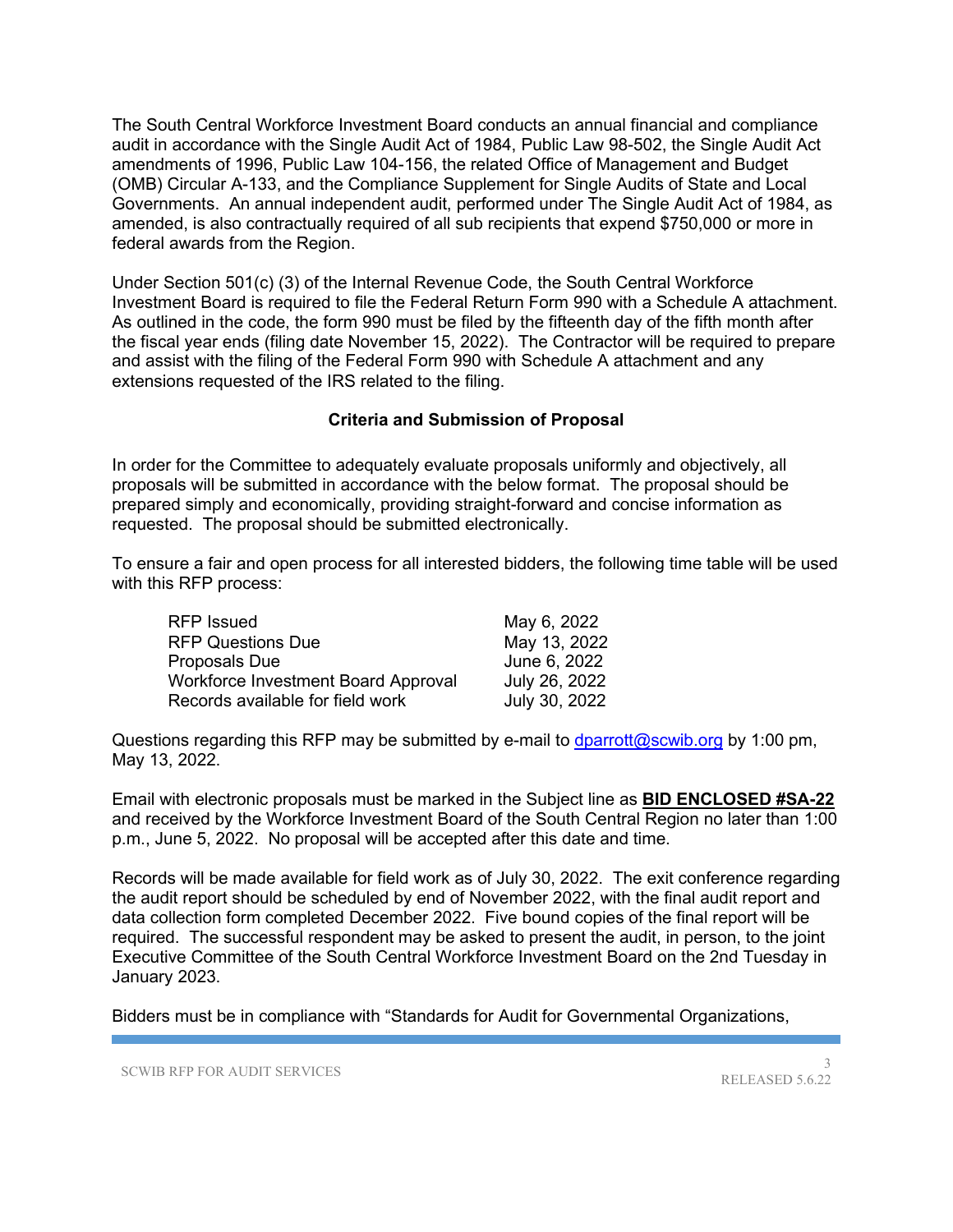Programs, Activities, and Functions" issued by the Comptroller General of the United States and must have had a quality review within the last three years. Auditors working on the engagement must have complied with the professional continuing education requirements contained in Chapter 3, General Standards.

The response should include an assurance that a peer review has been conducted within the last three years, a copy of the latest peer review letter issued, a statement of compliance with professional continuing education requirements, and an assurance that the auditor/firm/agency has not been debarred from doing business in the state of Missouri.

The response should also include information regarding an option to renew services for each of two additional one-year periods. Include in this information any cost increase for each of the optional one-year periods.

Submitted responses will be evaluated by the following criteria; cost, quality of the proposal, and previous experience performing governmental audits. A list of references of previous audits of similar natures (CETA/JTPA/WIA, WIOA, HUD, etc.) should be included.

The South Central Workforce Investment Board reserves the right to reject any or all bids if it is in the best interest of the Workforce Investment Opportunity Act, or other funded programs.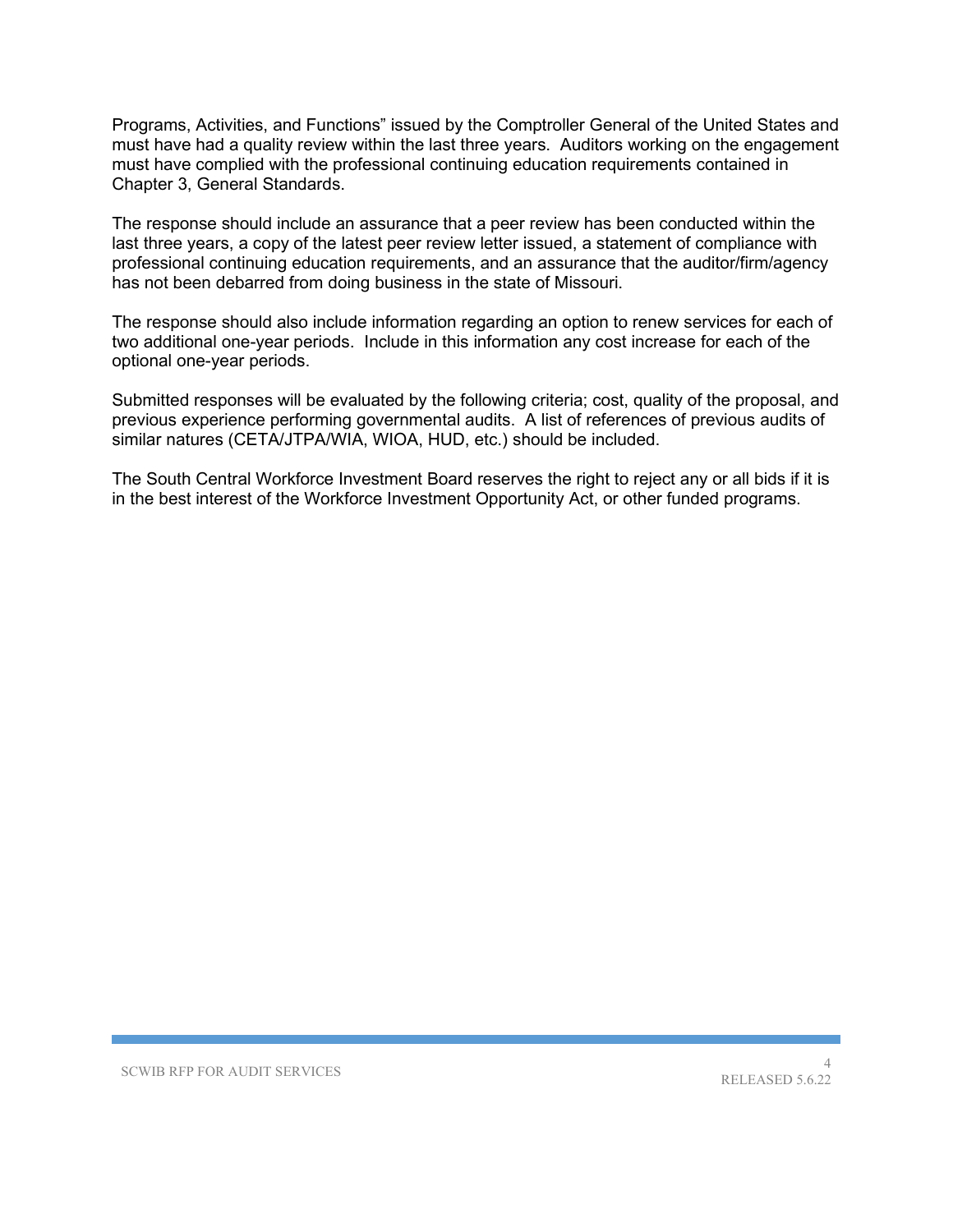Review Date:

Total Points: \_\_\_\_\_\_\_\_\_\_\_\_\_\_\_

### **EVALUATION OF RESPONSE TO REQUEST FOR BID**

### **FINANCIAL AND COMPLIANCE AUDIT**

CPA/AGENCY SUBMITTING PROPOSAL: \_\_\_\_\_\_\_\_\_\_\_\_\_\_\_\_\_\_\_\_\_\_\_\_\_\_\_\_\_\_\_\_\_\_\_\_\_\_\_\_\_ CONTACT PERSON: Cost to conduct audit as outlined in the proposal for the current Program Year Cost for optional renewal of first of two years \_\_\_\_\_\_\_\_\_\_\_\_\_\_\_\_\_\_\_\_\_\_\_\_\_\_\_\_\_\_\_\_ Cost for optional renewal of second of two years \_\_\_\_\_\_\_\_\_\_\_\_\_\_\_\_\_\_\_\_\_\_\_\_\_\_\_\_\_\_\_

# **OUTCOME**

# **Financial and Compliance Audit Request for Bid Fiscal YE 6/30/22**

| <b>Points Awarded</b> |
|-----------------------|
|                       |
|                       |
|                       |
|                       |
|                       |

REMARKS: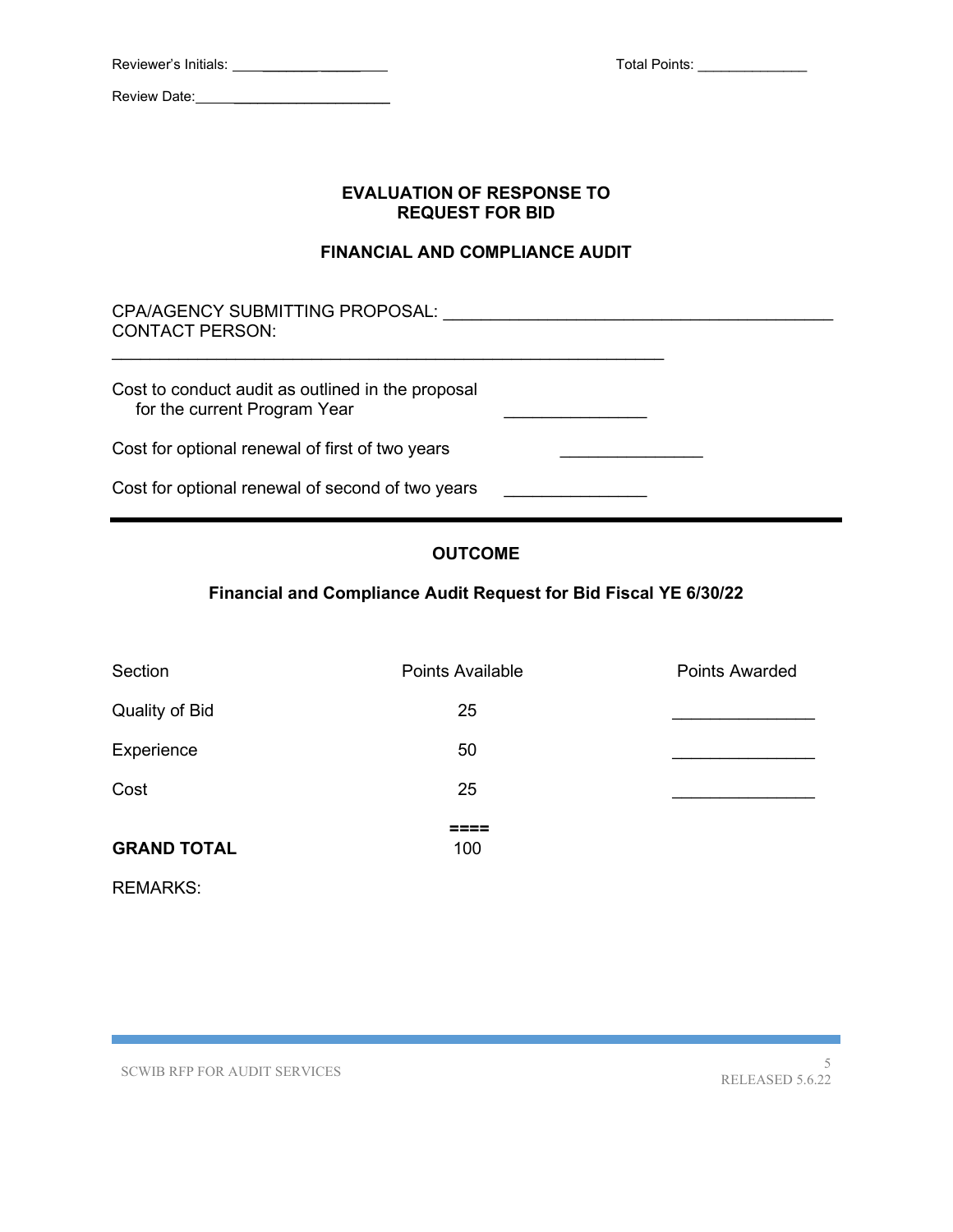| <b>QUALITY OF BID (Maximum 25 points)</b> |  |  |
|-------------------------------------------|--|--|
|-------------------------------------------|--|--|

| $\frac{1}{\sqrt{5}}$ (5)                        | Response is in depth, with a detailed scope of work; overall<br>description of procedures to be performed and/or audit report to be<br>provided.                                                                                                                                                                                                                                                                                                                                                                                                                      |  |
|-------------------------------------------------|-----------------------------------------------------------------------------------------------------------------------------------------------------------------------------------------------------------------------------------------------------------------------------------------------------------------------------------------------------------------------------------------------------------------------------------------------------------------------------------------------------------------------------------------------------------------------|--|
| $\frac{1}{\sqrt{1-\frac{1}{2}}}\left(10\right)$ | Reference to preparation of financial and compliance audit in<br>accordance with:<br>Single Audit Act of 1984<br>Office of Management and Budget (OMB) Circular A-133<br>Compliance Supplement for Single Audits of State and Local<br>Governments<br>"Standards for Audit Governmental Organizations, Programs,<br>Activities, and Functions" issued by the Comptroller General of<br>the United States                                                                                                                                                              |  |
| $\frac{1}{\sqrt{5}}$ (5)                        | Preparation of Federal Form 990 with Schedule A attachment<br>outlined                                                                                                                                                                                                                                                                                                                                                                                                                                                                                                |  |
| $\frac{1}{\sqrt{5}}$ (5)                        | Exit conference schedules on or before date outlined in RFP                                                                                                                                                                                                                                                                                                                                                                                                                                                                                                           |  |
|                                                 | Final audit report completion date scheduled on or before outlined<br>date in RFP<br>Six copies to be provided of the completed report to the Board                                                                                                                                                                                                                                                                                                                                                                                                                   |  |
|                                                 | <b>PREVIOUS EXPERIENCE (Maximum 50 points)</b>                                                                                                                                                                                                                                                                                                                                                                                                                                                                                                                        |  |
| $(50)$ $-$                                      | Previous background experience, numbers of audits in governmental<br>accounting systems, number of single audits performed.                                                                                                                                                                                                                                                                                                                                                                                                                                           |  |
|                                                 | Previous experience conducting audits of a similar<br>$(0-10)$<br>nature (CETA, JTPA, WIA, WIOA, HUD, etc.)<br>Previous experience conducting audits for<br>$(0-10)$<br>governmental agencies<br>(0-10) List of references of previous audits<br>$(0-10)$<br>Quality review within the last three years<br>$(0-10)$<br>Auditors working on the engagement must have<br>complied with the professional continuing education<br>requirements contained in the "Standards of Audit for<br>Governmental Organizations, Programs, Activities, and<br>Functions", Chapter 3 |  |
| <b>COST (Maximum 25 points)</b>                 |                                                                                                                                                                                                                                                                                                                                                                                                                                                                                                                                                                       |  |
| (20)                                            | Reasonableness of cost and cost justification                                                                                                                                                                                                                                                                                                                                                                                                                                                                                                                         |  |
| $\frac{1}{\sqrt{5}}$ (5)                        | Includes option to renew services for an additional two years, with costs                                                                                                                                                                                                                                                                                                                                                                                                                                                                                             |  |